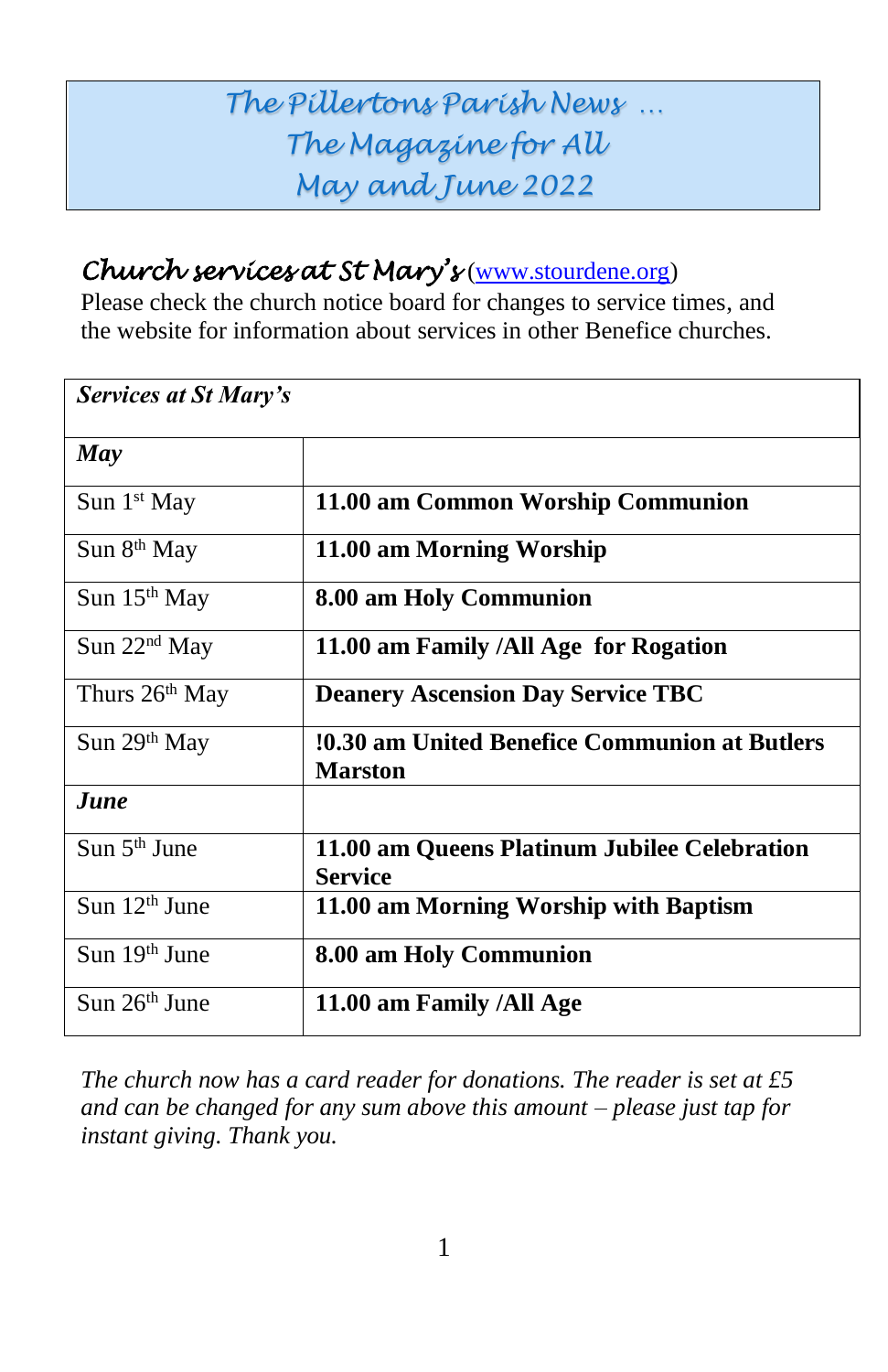### *Churchwardens' notes –*

*Services:* Our **Rogation service** this year will start in Pillerton Hersey on Sunday, 22<sup>nd</sup> May at 11.00 am. This is a lovely family outdoor service when we give thanks for farmers, growers, crops and nature.

On Sunday 5<sup>th</sup> June there will be a special **Jubilee Celebration service** for 75 years of our Queens reign. Everyone welcome.

*Lent Lunch:* The Lent Lunch was held in church this year on a beautiful March day. Everyone enjoyed homemade soup and bread in the churchyard. £145 was collected and will be sent to Christian Aid. Thank you to all who helped and attended.

*Allotments:* One plot has now become vacant at the site of the old Church Hall in Pillerton Hersey. The area is fenced and has water on site -- an ideal place for growing a few vegetables and 'getting away from it all'. Please contact Jennifer if you are interested in taking it on.

*Grapevine:* This weekly Benefice Newsletter is e-mailed to anyone who requests it and contains details of services and events within the six parishes. Please contact the Parish administrator, Jane Evans, [admin@stourdene.org](mailto:admin@stourdene.org) to register your interest.

*Churchyard Working Parties:* If anyone would like to help in the Churchyards - other than the mowing - please let Jennifer know (740688). There is always tidying up to do!

*Spring Clean:* When you are out on your daily walk why not take a carrier bag and a glove and remove any litter from the verges of our lanes. Apart from being unsightly, it will most probably end up in our ditches, rivers and eventually the oceans. Every little helps.

*Jeremy and Jennifer, Churchwardens Jeremy (01608 688060) Jennifer (01789 740688 or [pillerton414@gmail.com\)](mailto:pillerton414@gmail.com)*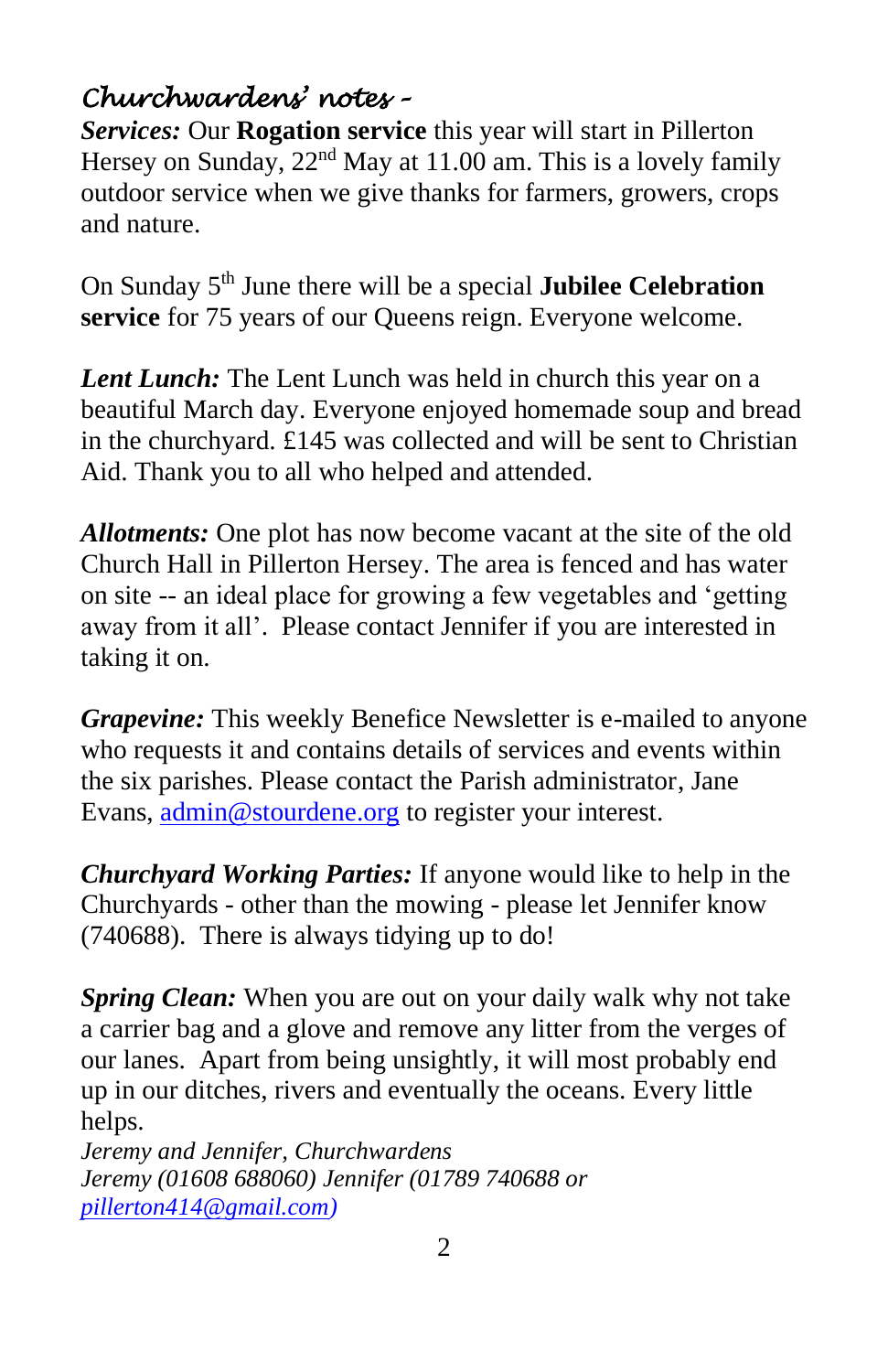# *The Pillertons' Fete, Saturday 9th July at 2.00pm*

Please come along and enjoy this annual event, which returns after COVID absence, and this year takes place in the garden of The Old Vicarage in Hersey (and a month later than usual due to the Platinum Jubilee events in June). There will be stalls, games and teas with entertainment by the Brailes Singers (arranged by Jeremy Percival) and the Shipston Town Band. As always, we are also looking for help!

**The Grand Draw***:* we are looking for contributions of prizes for the raffle, including cash prizes. In addition, subscriptions or family tickets to events or attractions are always welcome. All offers as soon as possible, please, to Kaaren Knight (07739 399034) or Jennifer Lewthwaite (740688).

To date, the following have kindly agreed to coordinate stalls and would be grateful for offers of help on the day and contributions prior to the event:

**Teas:** Fiona Young (741000)

**Cakes, Produce & Plants and the Tombola:** we are looking for volunteers to run/help with these stalls and arrange contributions – please contact Jonathan Young (741000), Olly Arber (740501) or Kaaren.

**Bottles:** Clive & Muriel (740153) have the kit for this stall but unfortunately will be away on the  $9<sup>th</sup>$  so we are looking for someone to take this on and for contributions.

**Books & CDs:** all donations to this stall to Nigel Walker (740808) or John Lewthwaite (740688)

**Other Stalls and Activities:** This year, in addition to teas, we have the return of the barbeque (Tim and Elizabeth Fillmore) and a Pimms tent (Sharron and Pete Kelsey). Olly and Kaaren have been brilliantly arranging many other activities for all ages including a storyteller, a fun dog show (to be judged by Margaret Rose with Sally Johnson), tug-of-war and other events. Support before and on the day will be most welcome.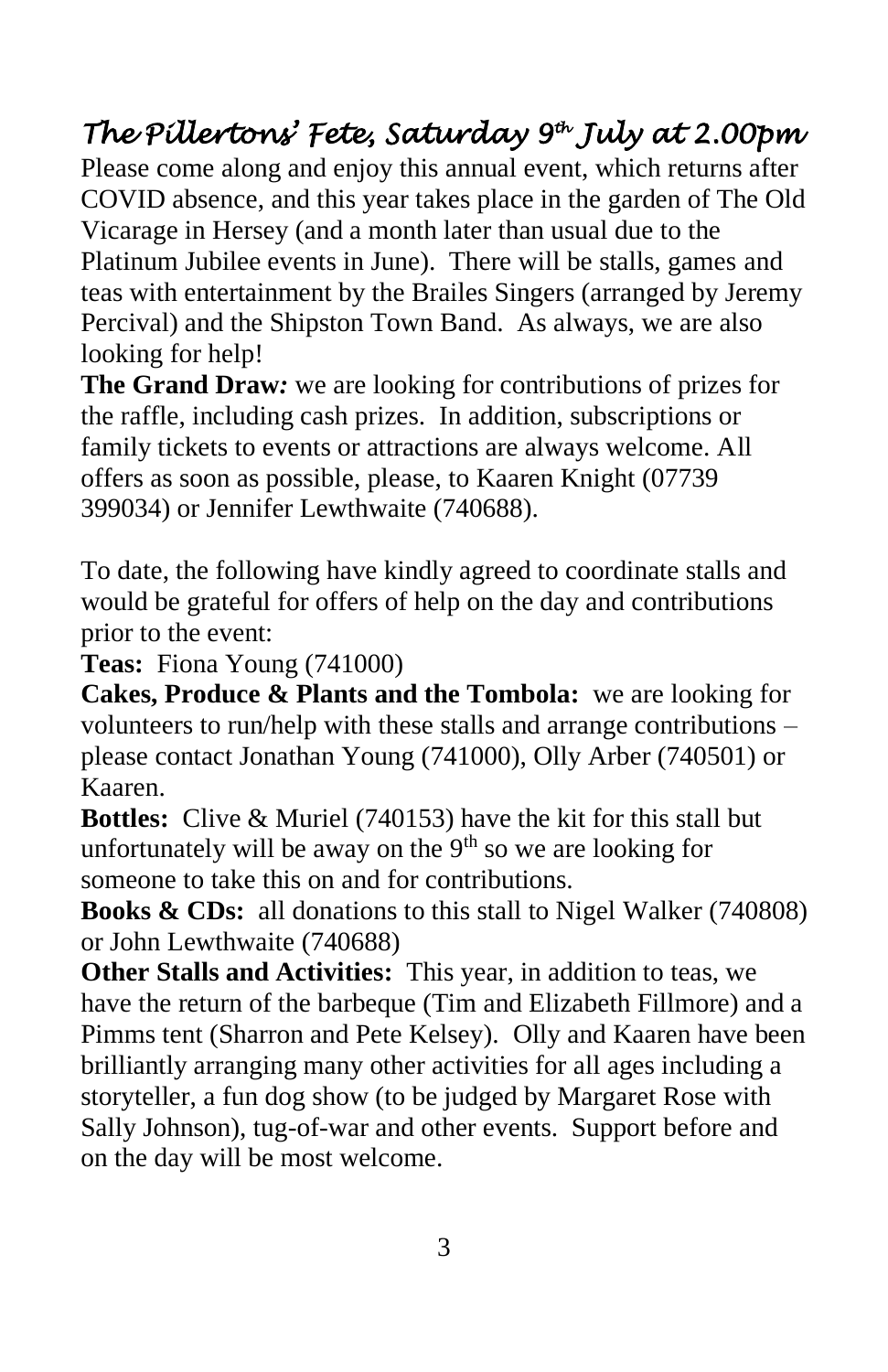**Gazebos:** Does anyone have any they no longer need or would be willing to lend? If so, please contact Olly.

Jottings from Hersey - Spring at last: Something to lift the spirits in these difficult times! I'm so looking forward to the much-missed village events of the past two years - a delightful opportunity for us all to get together, and for newcomers to meet everyone. Sadly, we'll greatly miss Jessie Smart this year. Such a lovely lady.

Primroses are popping up everywhere and the daffodils around the war memorial have never looked so beautiful. It's time to get out into the garden, and we are fortunate here that most of us have space for some homegrown fruit and veg. If you are thinking of getting started, broad beans can be sown under cover to protect them from mice and birds. You'll get gluts in the summer, so it's a good idea to grow things like these that freeze well … by the way, broad bean hummus is dead easy and is delicious. Reducing food miles benefits our health, and helps cut soaring food prices. Climate change might be more difficult. As Joni Mitchel sang in 1970 - *"Don't it always seem to go, that you don't know what you've got till it's gone. They paved paradise and put up a parking lot." Ros Williams*

#### *Stour Singers present Dvorak and Mozart in concert*

On Saturday,  $7<sup>th</sup>$  May at 7.30pm Stour Singers will present a concert at St. Edmund's Church in Shipston, featuring Dvorak's Mass in D and Mozart's Solemn Vespers – a beautiful combination of music. The choir will be joined by four professional soloists and organist. Alan Fairs (bass baritone), Cathy Bell (mezzo), Ana Beard Fernandez (soprano), Daniel Joy (tenor) and Ashley Wagner (organist). Tickets are available at a cost of £12.50 (free for accompanied children) from A. Clarke in Shipston High Street, and from choir members. Also, Stour Singers look forward so much to sharing their love of music, and always welcome new members. So, if you are tempted, please contact the choir coordinator Yvonne Ridley on 01789 269587, with a view to joining for the autumn season.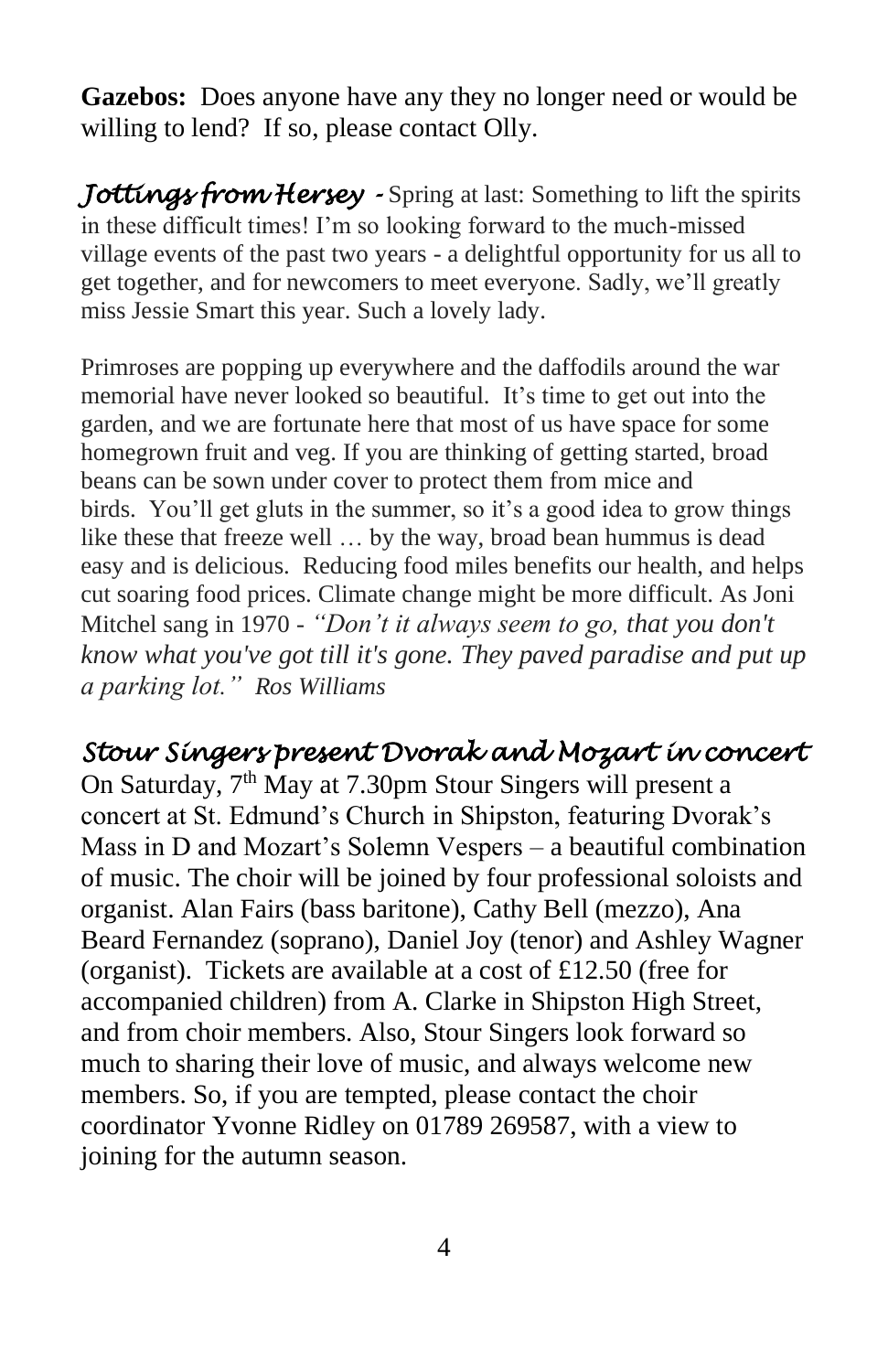*Radway Grange Open Gardens :* This fundraising event on  $14<sup>th</sup>$  and  $15<sup>th</sup>$  May from 2pm until 5pm will raise money to improve Radway's recreation ground. Tickets will cost £5 per person with the under 10's free of charge. There will be teas, plant stalls, a garden bring and buy sale, activities for children (including a caterpillar trail), and a raffle with great prizes. *Sophie Stephens (07880 528004) or Rosie Bampton (07903 330645)*

### *Platinum Jubilee at Village Hall on Saturday, 4th*

*June –* A picnic will take place from 2 until 5pm at the village hall. Please bring your own picnic but there will be a BBQ, games and bouncy castle - £2 per person. We look forward to seeing you there!

*Pillerton Pop Up Pub –* The Pillerton Pop Up Pub is back after our enforced break! After a successful April event, look out for more events planned over the summer. We will publicise forthcoming dates on the "Pillerton Post Box" Facebook group, or please email: [pillertonpopuppub@btinternet.com](mailto:pillertonpopuppub@btinternet.com) for more info. These popular informal gatherings are a great way to meet and get to know your neighbours!

*Pillerton Priors Parish Council -* The Annual Parish Assembly will take place on Wednesday,  $11<sup>th</sup>$  May at 7pm in the Village Hall. Immediately afterwards, we will hold the 203rd Parish Council Meeting. All Priors residents are welcome to attend. The agenda will be on our website [www.pillertonpriors.com](http://www.pillertonpriors.com/) and posted on the village noticeboard. The Council is pleased to announce that Michael Nevill has been co-opted to the vacant Parish Councillor position. To contact the Parish Council, please email [pillertonpriors@gmail.com](mailto:pillertonpriors@gmail.com)  *Sue Greenall, Pillerton Priors Parish Council Clerk*

*News from Hastings House Medical Centre:* Possibly the dreaded hay fever has reared its ugly head for many of you? Please note you don't need to see the GP for hay fever remedies, as your local pharmacy can help. Even the stronger hay fever remedies, previously only available on prescription, are now available to buy over-the-counter. Our new 'phone system went live on the  $23<sup>rd</sup>$  March and we hope you find that calling the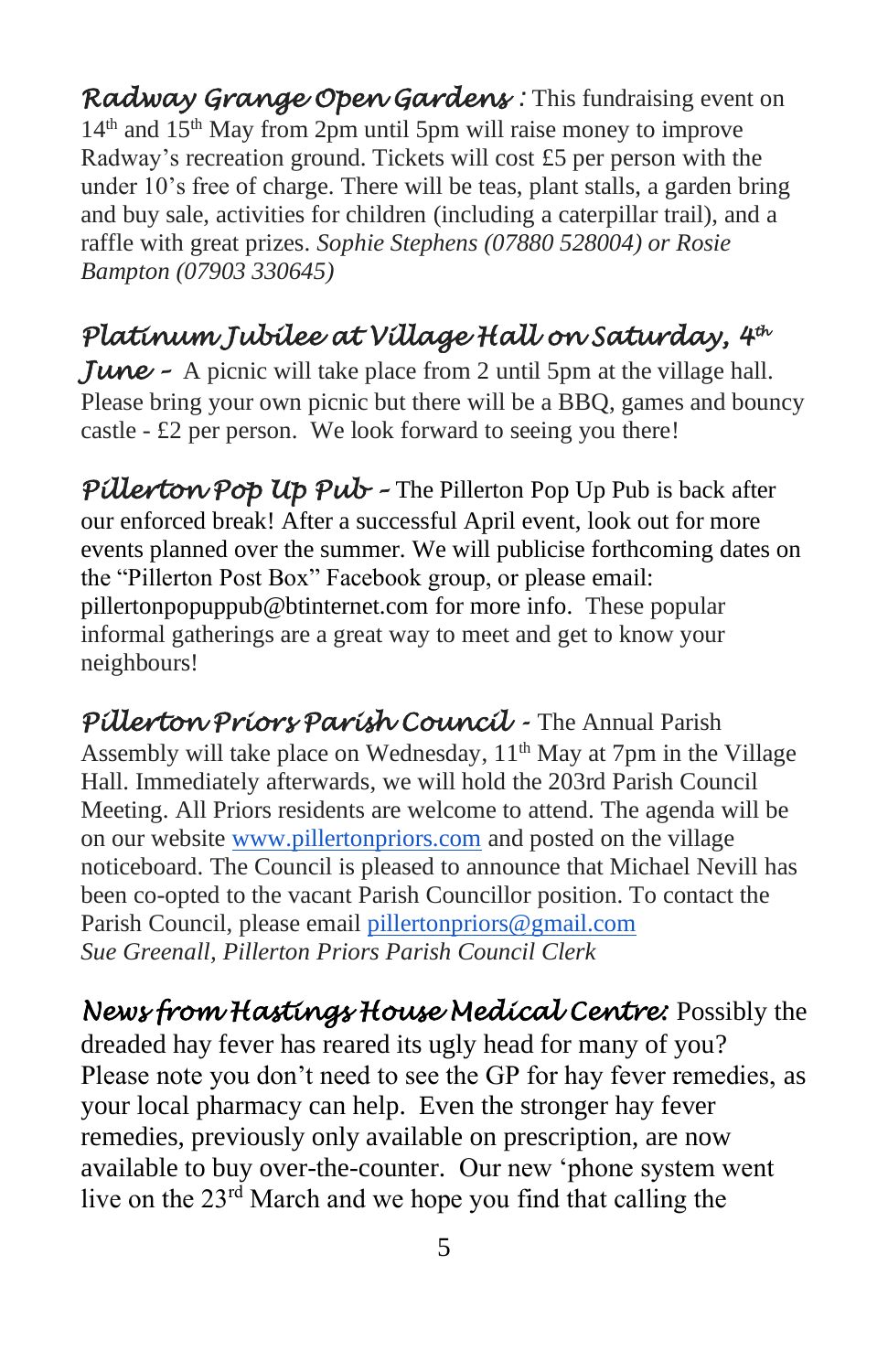surgery is more efficient. The options enable your calls to be directed to the correct department, and the queuing system will hopefully make a huge difference. Please use the call back option when we are busy - you will not lose your place in the queue. The reception team hope they have not cut too many of you off as they got to grips with the new technology! Our Kineton residents will be pleased to know that from April we have more doctors and nurses working at the Branch Surgery - so please be sure to specify that you want Kineton when making an appointment.

Starting in May, the surgery will host "hot topic evenings" when expert speakers will address different issues. The sessions are funded and supported by Friends of Hastings House, and will be held on Tuesdays from 7 to 8.30pm with tea and coffee available. The first session will be on  $10<sup>th</sup>$  May and will address Dementia/memory problems and carer support – it is open to patients, carers, relatives, friends, and neighbours. Additional sessions will take place on  $5<sup>th</sup>$  July (bereavement), and on  $6<sup>th</sup>$ September (CPR/First Aid). Please let us know if you have suggested topics for future sessions. I would love to receive any feedback that you want to send my way. See you in the summer! *Emily* <https://hastingshouse.org.uk/>

*Carers4Carers at Kineton Village Hall:* Come along for coffee, biscuits and friendly chat. Your loved ones will also be able to attend our Companionship Group while you are with us. *Pre-booking for the Companionship Group is essential.* On Friday 27th May 10.30 - 12 noon: Continuing with our wellbeing theme, we're offering both carers and companions a short Tai Chi "taster" session. Suitable for all ages and abilities, Tai Chi is a great way to relax and can even be done sitting down! On Friday 24th June 10.30 - 12 noon: Catherine from Chiltern Music Therapy will be working with us to look at how music can help with our wellbeing. For more information about our self-help support group, including help with transport to/from meetings, phone Gillian on 07947 893504, email us at [kcarers4carers@gmail.com](mailto:kcarers4carers@gmail.com) or take a look at [www.carers4carersonthefosse.org.uk.](http://www.carers4carersonthefosse.org.uk/)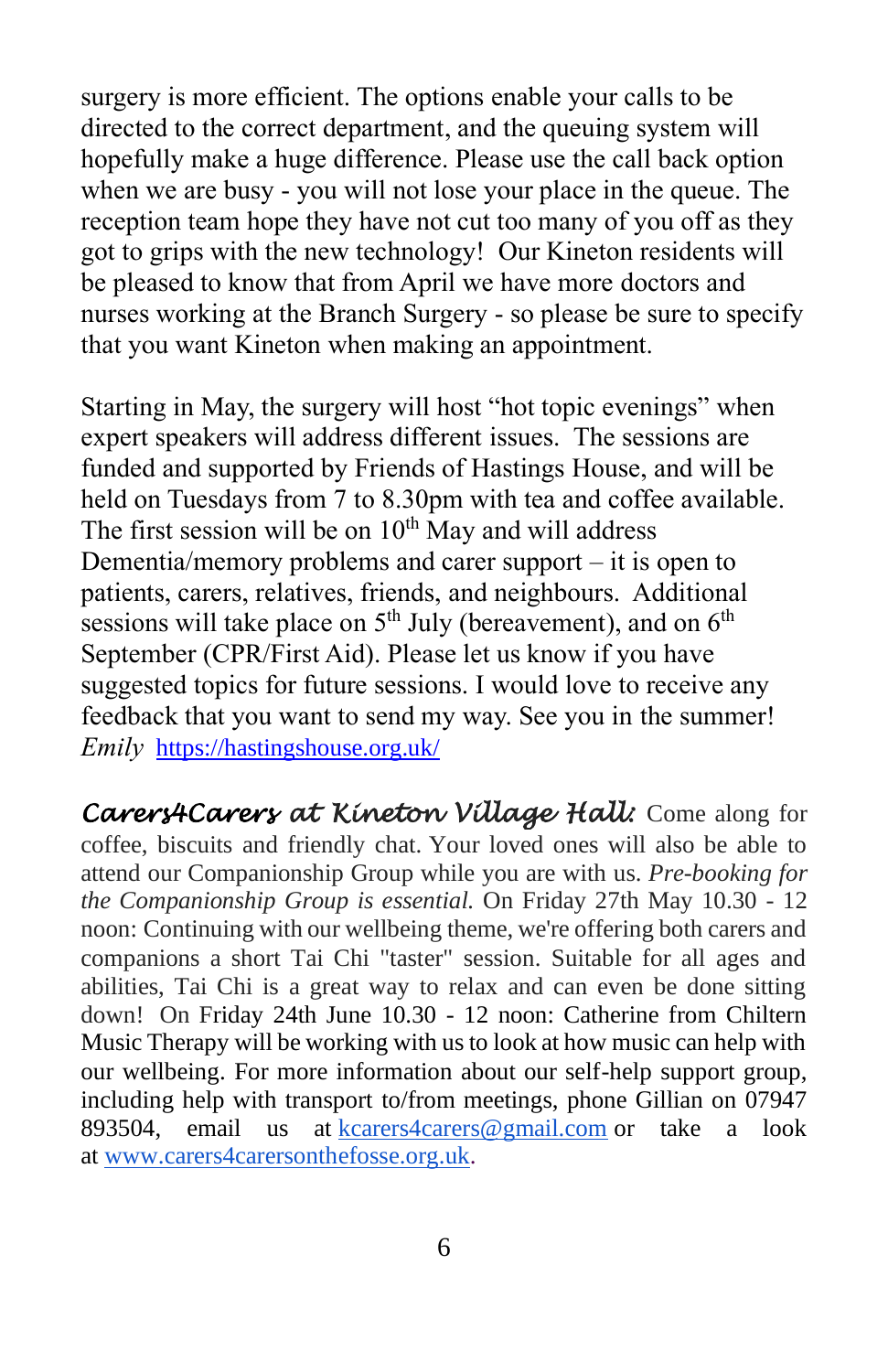# *Content for the next newsletter and rotas -*

*Next newsletter –* Please send any news for the next newsletter (covering July and August) by 18<sup>th</sup> June to Fiona Young [\(pillertsonscoop@gmail.com\)](mailto:pillertsonscoop@gmail.com)

*\*\** 

*Church opening rota –* During the summer, the church opens daily, please – thank you!

| $2nd$ May            | P&S Kelsey           | $6^{\rm th}$ June    | J. Lewthwaite |
|----------------------|----------------------|----------------------|---------------|
| $9th$ May            | G&C Thomas           | $13th$ June          | C.Hitchman    |
| $16th$ May           | T&E Fillmore         | $20th$ June          | P&S Kelsey    |
| $23rd$ May           | A. Brooks            | $27^{\rm th}$ June   | G&C Thomas    |
| 30 <sup>th</sup> May | <b>J&amp;F</b> Young | 4 <sup>th</sup> July | T&E Fillmore  |

*Church mowing rota –* Please mow as close to the end of your assigned week as possible, and pass the mower shed key to the next person on the list. Please notify Tim Fillmore if you swap mowing dates, or to report any problem with the mower. Thank you!

| 25 <sup>th</sup> April to               | David Curtlin | $30th$ May to $5th$                      | Peter Williams |
|-----------------------------------------|---------------|------------------------------------------|----------------|
| $1st$ May                               |               | June                                     |                |
| $2nd$ to $8th$ May                      | David Rogers  | $6th$ to $12th$ June                     | Nigel Walker   |
| 9 <sup>th</sup> to 15 <sup>th</sup> May | Alan          | $13th$ to $19th$                         | Richard        |
|                                         | Brooks/Tim    | June                                     | Jennings       |
|                                         | Fillmore      |                                          |                |
| $16th$ to $22nd$                        | Rob Archer    | $20th$ to $26th$                         | Tim            |
| May                                     |               | June                                     | Newcombe       |
| $23^{\text{rd}}$ to $29^{\text{th}}$    | Jonathan      | 27 <sup>th</sup> June to 3 <sup>rd</sup> | Pete Kelsey    |
| <b>May</b>                              | Chesters      | July                                     |                |